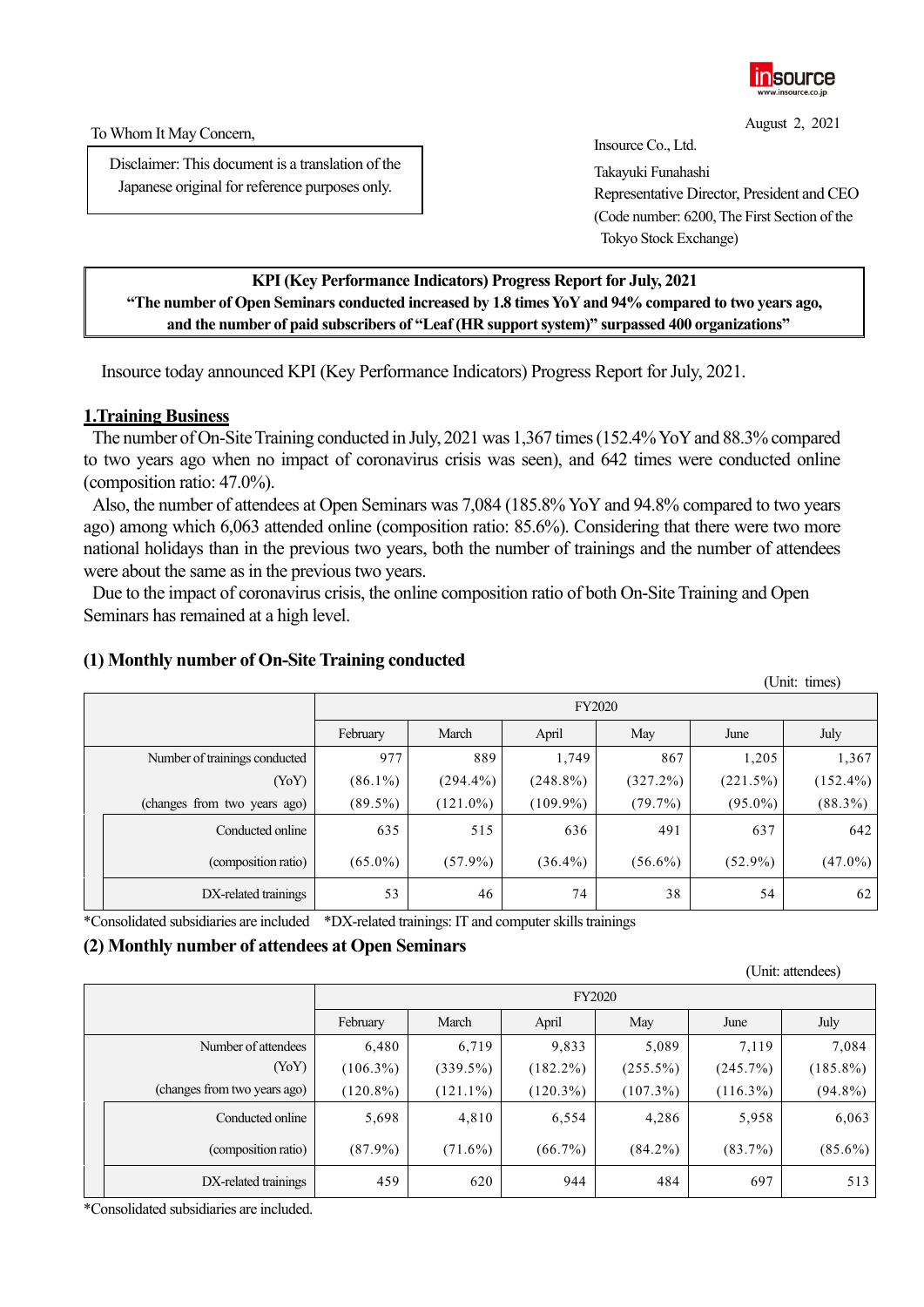# **2. IT Services**

The number of paid subscribers for Leaf (HR support system) reached 404 (+29 MoM) organizations, and the number of its users increased to 1,643,715 (+28,968 MoM). Also, the cumulative number of orders delivered for Stress Check Support Service increased to 301 (+59 YoY).

# **(3) "Leaf (HR support system)": Total number of paid subscribers (organizations)**

|                                            |           |                                       |           |           | (Unit: organizations) |           |  |  |  |  |
|--------------------------------------------|-----------|---------------------------------------|-----------|-----------|-----------------------|-----------|--|--|--|--|
|                                            |           | <b>FY2020</b>                         |           |           |                       |           |  |  |  |  |
|                                            | February  | March<br>April<br>May<br>July<br>June |           |           |                       |           |  |  |  |  |
| HR support system, "Leaf" (Full-service)   | 326       | 333                                   | 351       | 363       | 375                   | 404       |  |  |  |  |
| (MoM)                                      | $(+4)$    | $(+7)$                                | $(+18)$   | $(+12)$   | $(+12)$               | $(+29)$   |  |  |  |  |
| (changes from end of FY19)                 | $(+78)$   | $(+85)$                               | $(+103)$  | $(+115)$  | $(+127)$              | $(+156)$  |  |  |  |  |
| No. of users                               | 1,484,540 | 1,498,952                             | 1,563,224 | 1,599,028 | 1,614,747             | 1,643,715 |  |  |  |  |
| No. of customization                       |           |                                       | 42<br>68  | 77        | 82                    | 87        |  |  |  |  |
| *total no. since the beginning of FY20     |           |                                       |           |           |                       | 98        |  |  |  |  |
| Web conversion service for appraisal forms | 103       | 108                                   | 110       | 114       | 116                   | 119       |  |  |  |  |
| (MoM)                                      | $(+4)$    | $(+5)$                                | $(+2)$    | $(+4)$    | $(+2)$                | $(+3)$    |  |  |  |  |

\*The number of customization shows the number of organizations which add their own functions when implementing Leaf. \*Figures above are calculated at the end of each month.

#### **(4) Stress Check Support Service: Number of new orders received, delivered and orders to be delivered**  (Unit: organizations)

| UIIII. UI gamzanons)                                               |                                           |               |         |         |         |         |                      |  |
|--------------------------------------------------------------------|-------------------------------------------|---------------|---------|---------|---------|---------|----------------------|--|
|                                                                    |                                           | <b>FY2020</b> |         |         |         |         |                      |  |
|                                                                    | March<br>April<br>February<br>May<br>June |               |         |         |         | July    | August<br>(estimate) |  |
| No. of orders received                                             | 9                                         | 11            | 13      | 24      | 47      | 40      |                      |  |
| (YoY)                                                              | $(-5)$                                    | $(-6)$        | $(+5)$  | $(+15)$ | $(+17)$ | $(-15)$ |                      |  |
| No. of orders delivered (by month)                                 | 54                                        | 133           | 5       | 6       | 2       |         | 2                    |  |
| Cumulative no. of orders delivered<br>*since the beginning of FY20 | 154                                       | 287           | 292     | 298     | 300     | 301     | 303                  |  |
| (YoY)                                                              | $(+48)$                                   | $(+62)$       | $(+61)$ | $(+62)$ | $(+59)$ | $(+59)$ | $(+59)$              |  |
| No. of orders to be delivered (as of end of month)                 | 136                                       | 14            | 22      | 40      | 85      | 124     | $\sim$               |  |

\*Note that after clients'inspection, the actual sales will be counted.

\*This service has the highest number of deliveries in March every year.